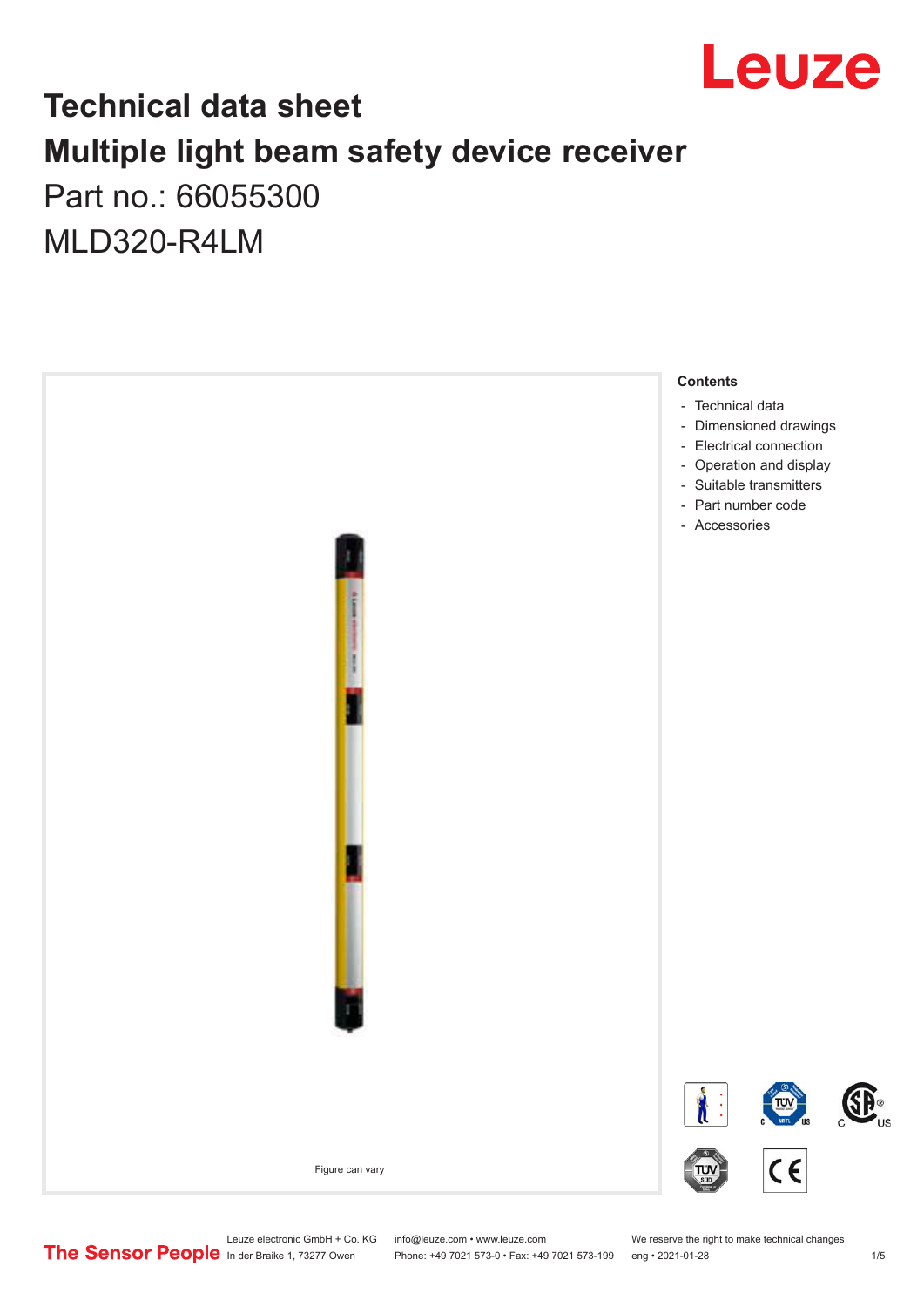# Leuze

<span id="page-1-0"></span>

| <b>Basic data</b>                                   |                                           |  |
|-----------------------------------------------------|-------------------------------------------|--|
| <b>Series</b>                                       | <b>MLD 300</b>                            |  |
| Device type                                         | Receiver                                  |  |
| <b>Special version</b>                              |                                           |  |
| <b>Special version</b>                              | Integrated status indicator               |  |
|                                                     | Reflective element for laser alignment    |  |
|                                                     | aid                                       |  |
| <b>Functions</b>                                    |                                           |  |
| <b>Functions</b>                                    | Contactor monitoring (EDM), selectable    |  |
|                                                     | Start/restart interlock (RES), selectable |  |
|                                                     |                                           |  |
| <b>Characteristic parameters</b>                    |                                           |  |
| Type                                                | 2, IEC/EN 61496                           |  |
| <b>SIL</b>                                          | 1, IEC 61508                              |  |
| <b>SILCL</b>                                        | 1, IEC/EN 62061                           |  |
| Performance Level (PL)                              | c, EN ISO 13849-1                         |  |
| MTTF <sub>a</sub>                                   | 204 years, EN ISO 13849-1                 |  |
| $PFH_{D}$                                           | 1.2E-08 per hour                          |  |
| Mission time T <sub>M</sub>                         | 20 years, EN ISO 13849-1                  |  |
| Category                                            | 3, EN ISO 13849                           |  |
| <b>Optical data</b>                                 |                                           |  |
| <b>Number of beams</b>                              | 4 Piece(s)                                |  |
| <b>Beam spacing</b>                                 | 300 mm                                    |  |
| <b>Electrical data</b>                              |                                           |  |
| <b>Protective circuit</b>                           | Overvoltage protection                    |  |
|                                                     | Short circuit protected                   |  |
|                                                     |                                           |  |
| Performance data                                    |                                           |  |
| Supply voltage U <sub>R</sub>                       | 24 V, DC, -20  20 %                       |  |
| Current consumption, max.                           | 150 mA, Without external load             |  |
| <b>Fuse</b>                                         | External with max. 3 A                    |  |
|                                                     |                                           |  |
| <b>Inputs</b><br>Number of digital switching inputs |                                           |  |
|                                                     | 3 Piece(s)                                |  |
| <b>Switching inputs</b>                             |                                           |  |
| <b>Type</b>                                         | Digital switching input                   |  |
|                                                     | 18.2 V                                    |  |
| Switching voltage high, min.                        |                                           |  |
| Switching voltage low, max.                         | 2.5V                                      |  |
| Switching voltage, typ.                             | 23 V                                      |  |
| <b>Voltage type</b>                                 | DC                                        |  |

**Digital switching input 1 Assignment** Connection 1, pin 1 **Function Control input for start/restart interlock** 

**Digital switching input 2 Assignment** Connection 1, pin 3 **Function Control input for contactor monitoring** 

**Digital switching input 3**

Connection 1, pin 4 **Function** Control input for start/restart interlock (RES)

#### **Outputs**

**Number of safety-related switching outputs (OSSDs)** 2 Piece(s) **Number of digital switching outputs** 1 Piece(s) **Safety-related switching outputs**

|                                              | <b>Type</b>                                            | Safety-related switching output OSSD |  |
|----------------------------------------------|--------------------------------------------------------|--------------------------------------|--|
|                                              | Switching voltage high, min.                           | 18.2 V                               |  |
|                                              | Switching voltage low, max.                            | 2.5V                                 |  |
|                                              | Switching voltage, typ.                                | 23 V                                 |  |
|                                              | Voltage type                                           | DC                                   |  |
|                                              | Current load, max.                                     | 380 mA                               |  |
|                                              | <b>Load inductivity</b>                                | 2,200,000 µH                         |  |
|                                              | Load capacity                                          | $0.3 \mu F$                          |  |
|                                              | Residual current, max.                                 | $0.2 \text{ mA}$                     |  |
|                                              | Residual current, typ.                                 | $0.002$ mA                           |  |
|                                              | <b>Voltage drop</b>                                    | 1 <sub>V</sub>                       |  |
|                                              |                                                        |                                      |  |
|                                              | Safety-related switching output 1                      |                                      |  |
|                                              | Assignment                                             | Connection 1, pin 6                  |  |
|                                              | <b>Switching element</b>                               | Transistor, PNP                      |  |
|                                              |                                                        |                                      |  |
|                                              | Safety-related switching output 2                      |                                      |  |
|                                              | Assignment                                             | Connection 1, pin 5                  |  |
|                                              | <b>Switching element</b>                               | Transistor, PNP                      |  |
|                                              |                                                        |                                      |  |
|                                              | <b>Switching outputs</b><br><b>Type</b>                | Digital switching output             |  |
|                                              | Switching voltage high, min.                           | 18.2 V                               |  |
|                                              |                                                        | 2.5V                                 |  |
|                                              | Switching voltage low, max.<br>Switching voltage, typ. | 23 V                                 |  |
|                                              |                                                        | DC                                   |  |
| <b>Voltage type</b>                          |                                                        |                                      |  |
|                                              | <b>Switching output 1</b>                              |                                      |  |
| Assignment                                   |                                                        | Connection 1, pin 1                  |  |
|                                              | <b>Switching element</b>                               | Transistor, PNP                      |  |
|                                              |                                                        |                                      |  |
| Timing                                       |                                                        |                                      |  |
|                                              | Response time                                          | 25 ms                                |  |
| <b>Restart delay time</b>                    |                                                        | $100$ ms                             |  |
|                                              |                                                        |                                      |  |
|                                              | Connection                                             |                                      |  |
|                                              | <b>Number of connections</b>                           | 1 Piece(s)                           |  |
|                                              |                                                        |                                      |  |
|                                              | <b>Connection 1</b>                                    |                                      |  |
|                                              | <b>Function</b>                                        | Machine interface                    |  |
|                                              | <b>Type of connection</b>                              | Connector                            |  |
|                                              | <b>Thread size</b>                                     | M12                                  |  |
|                                              | <b>Material</b>                                        | Metal                                |  |
| No. of pins                                  |                                                        | 8-pin                                |  |
|                                              |                                                        |                                      |  |
|                                              | <b>Cable properties</b>                                |                                      |  |
| Permissible conductor cross<br>section, typ. |                                                        | $0.25$ mm <sup>2</sup>               |  |
|                                              |                                                        |                                      |  |
|                                              | Length of connection cable, max.                       | 100 <sub>m</sub>                     |  |
|                                              | Permissible cable resistance to<br>load, max.          | $200 \Omega$                         |  |

(RES)

(EDM)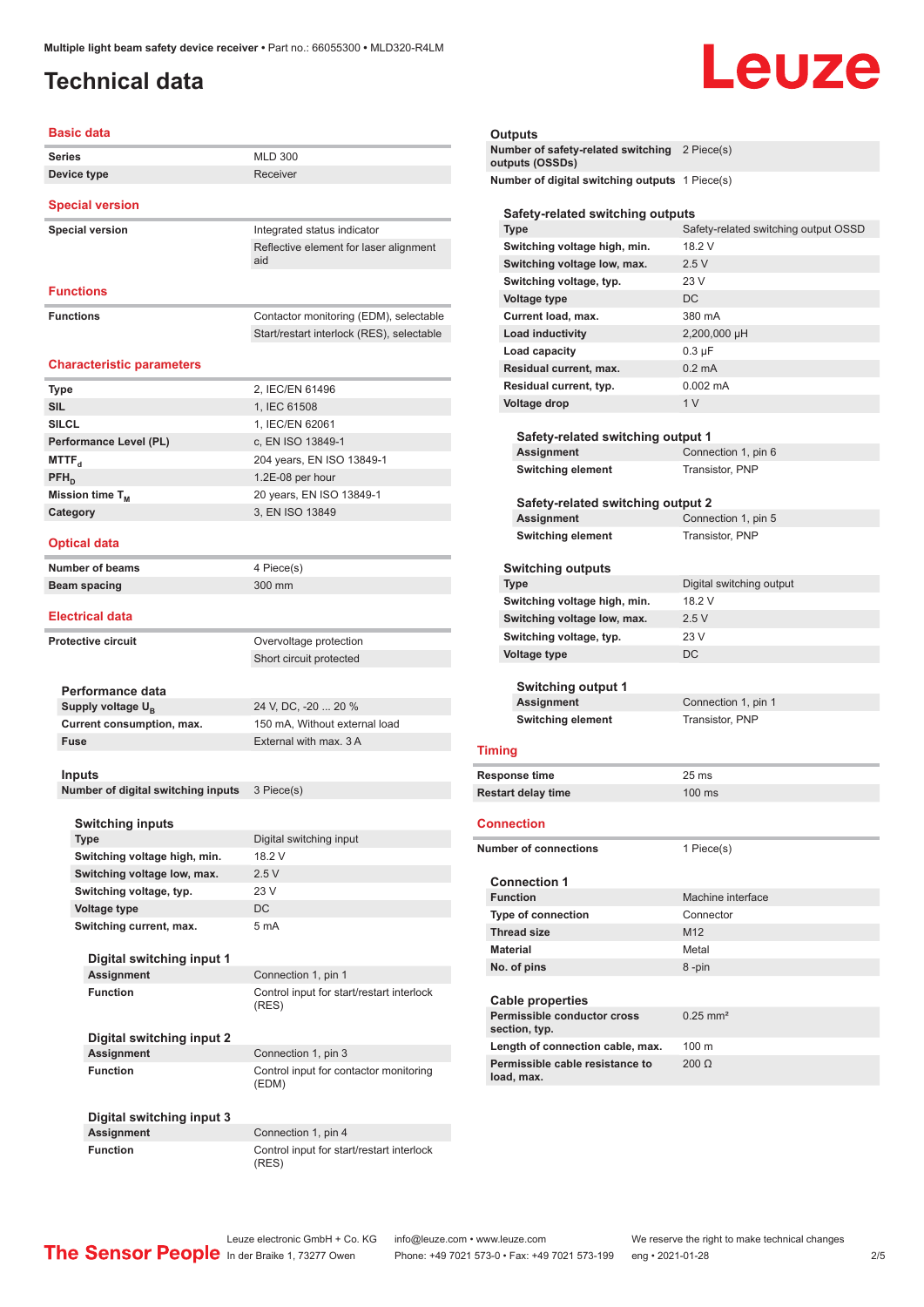### <span id="page-2-0"></span>**Technical data**

# Leuze

#### **Mechanical data**

| Dimension (W x H x L)    | 52 mm x 1,000 mm x 64.7 mm |
|--------------------------|----------------------------|
| <b>Housing material</b>  | Metal                      |
| <b>Metal housing</b>     | Aluminum                   |
| Lens cover material      | Plastic / PMMA             |
| Material of end caps     | Diecast zinc               |
| Net weight               | $2,200$ q                  |
| <b>Housing color</b>     | Yellow, RAL 1021           |
| <b>Type of fastening</b> | Groove mounting            |
|                          | Swivel mount               |
| .                        |                            |

#### **Operation and display**

| Type of display                | I FD       |
|--------------------------------|------------|
| <b>Number of LEDs</b>          | 2 Piece(s) |
| <b>Environmental data</b>      |            |
| Ambient temperature, operation | $-3055$ °C |
| Ambient temperature, storage   | $-4075 °C$ |

| Degree of protection         | IP 67          |
|------------------------------|----------------|
| <b>Protection class</b>      | III            |
| <b>Certifications</b>        | c CSA US       |
|                              | c TÜV NRTL US  |
|                              | TÜV Süd        |
| <b>US patents</b>            | US 6,418,546 B |
|                              | US 7,741,595 B |
|                              |                |
|                              |                |
| <b>Classification</b>        |                |
| <b>Customs tariff number</b> | 85365019       |
| eCl@ss 5.1.4                 | 27272703       |
| eCl@ss 8.0                   | 27272703       |
| eCl@ss 9.0                   | 27272703       |
| eCl@ss 10.0                  | 27272703       |
| eCl@ss 11.0                  | 27272703       |
| <b>ETIM 5.0</b>              | EC001832       |
| <b>ETIM 6.0</b>              | EC001832       |

**Certifications**

#### **Dimensioned drawings**

**Relative humidity (non-condensing)** 0 ... 95 %

All dimensions in millimeters





### **Electrical connection**

**Connection 1**

| <b>Function</b>           | Machine interface |
|---------------------------|-------------------|
| <b>Type of connection</b> | Connector         |
| <b>Thread size</b>        | M12               |
| <b>Type</b>               | Male              |
| <b>Material</b>           | Metal             |
| No. of pins               | 8-pin             |
| Encoding                  | A-coded           |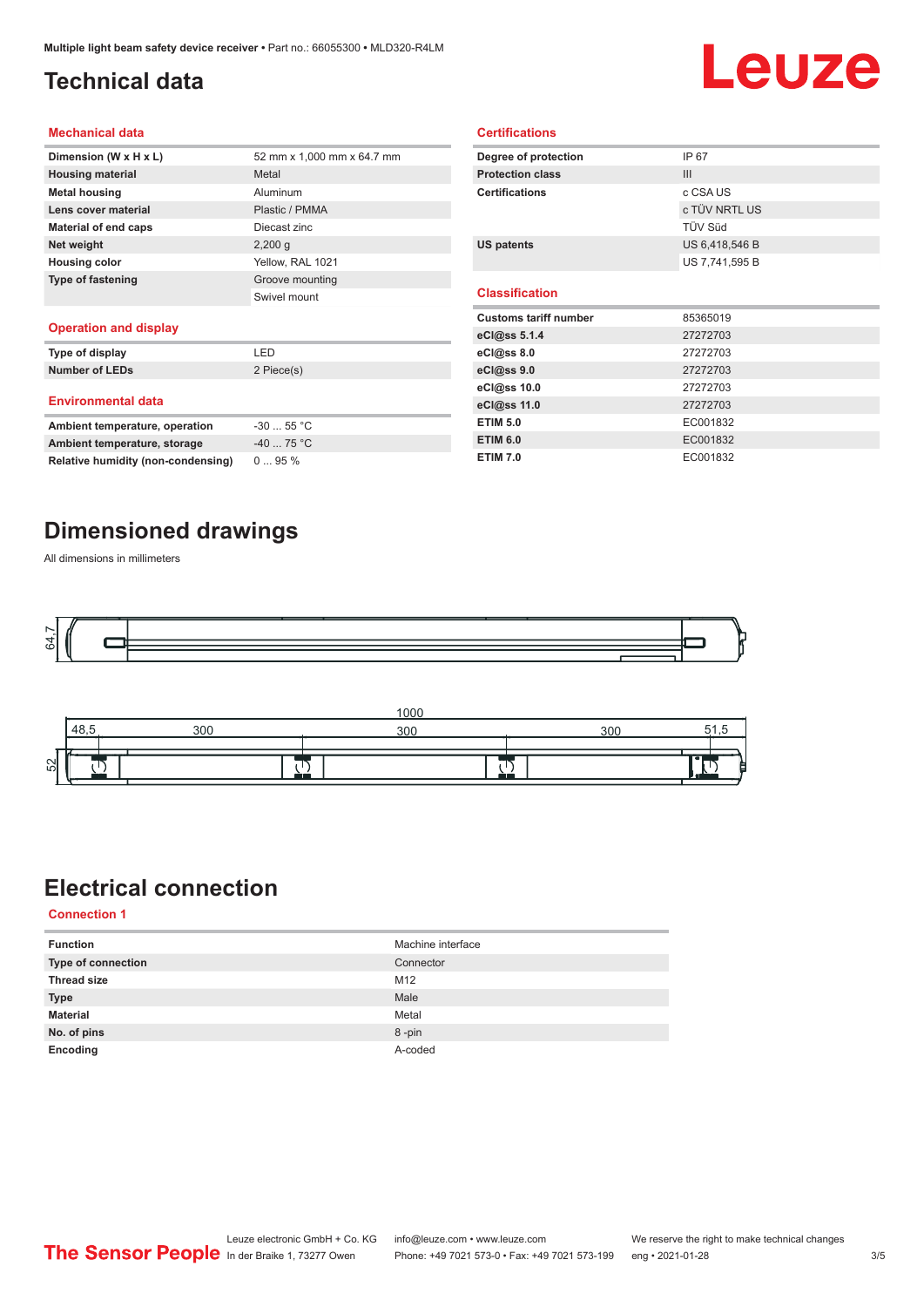### <span id="page-3-0"></span>**Electrical connection**

## **Leuze**

| <b>Pin</b>     | <b>Pin assignment</b>  | <b>Conductor color</b> |
|----------------|------------------------|------------------------|
| 1              | RES/OSSD status signal | White                  |
| $\overline{2}$ | $+24V$                 | <b>Brown</b>           |
| 3              | <b>EDM</b>             | Green                  |
| $\overline{4}$ | <b>MODE</b>            | Yellow                 |
| 5              | OSSD <sub>2</sub>      | Gray                   |
| 6              | OSSD1                  | Pink                   |
|                | 0 V                    | <b>Blue</b>            |
| 8              | n.c.                   | Red                    |



### **Operation and display**

| <b>LED</b>     | <b>Display</b>           | <b>Meaning</b>                                       |
|----------------|--------------------------|------------------------------------------------------|
|                | Red, continuous light    | OSSD off.                                            |
|                | Green, continuous light  | OSSD on                                              |
|                | Red, flashing, 1 Hz      | External error                                       |
|                | Red, flashing, 10 Hz     | Internal error                                       |
|                | Green, flashing, 1 Hz    | Weak signal, device not optimally aligned or soiled. |
| $\overline{2}$ | Yellow, continuous light | Start/restart interlock locked.                      |

#### **Suitable transmitters**

| Part no. | <b>Designation</b> | <b>Article</b>                                      | <b>Description</b>                                                                                                                                                               |
|----------|--------------------|-----------------------------------------------------|----------------------------------------------------------------------------------------------------------------------------------------------------------------------------------|
| 66002300 | MLD300-T4L         | Multiple light beam<br>safety device<br>transmitter | Special version: Integrated laser alignment aid<br>Operating range: 0.5  50 m<br>Number of beams: 4 Piece(s)<br>Beam spacing: 300 mm<br>Connection: Connector, M12, Metal, 5-pin |

#### **Part number code**

| Part designation: MLDxyy-zab/t |                                                                                                                                                                   |
|--------------------------------|-------------------------------------------------------------------------------------------------------------------------------------------------------------------|
| <b>MLD</b>                     | Multiple light beam safety device                                                                                                                                 |
| $\boldsymbol{\mathsf{x}}$      | <b>Series</b><br>3: MLD 300<br>5: MLD 500                                                                                                                         |
| уу                             | <b>Function classes</b><br>00: transmitter<br>10: automatic restart<br>12: external testing<br>20: EDM/RES<br>30: muting<br>35: timing controlled 4-sensor muting |
| z                              | Device type<br>T: transmitter<br>R: receiver<br>RT: transceiver<br>xT: transmitter with high range<br>xR: receiver for high range                                 |
| a                              | Number of beams                                                                                                                                                   |